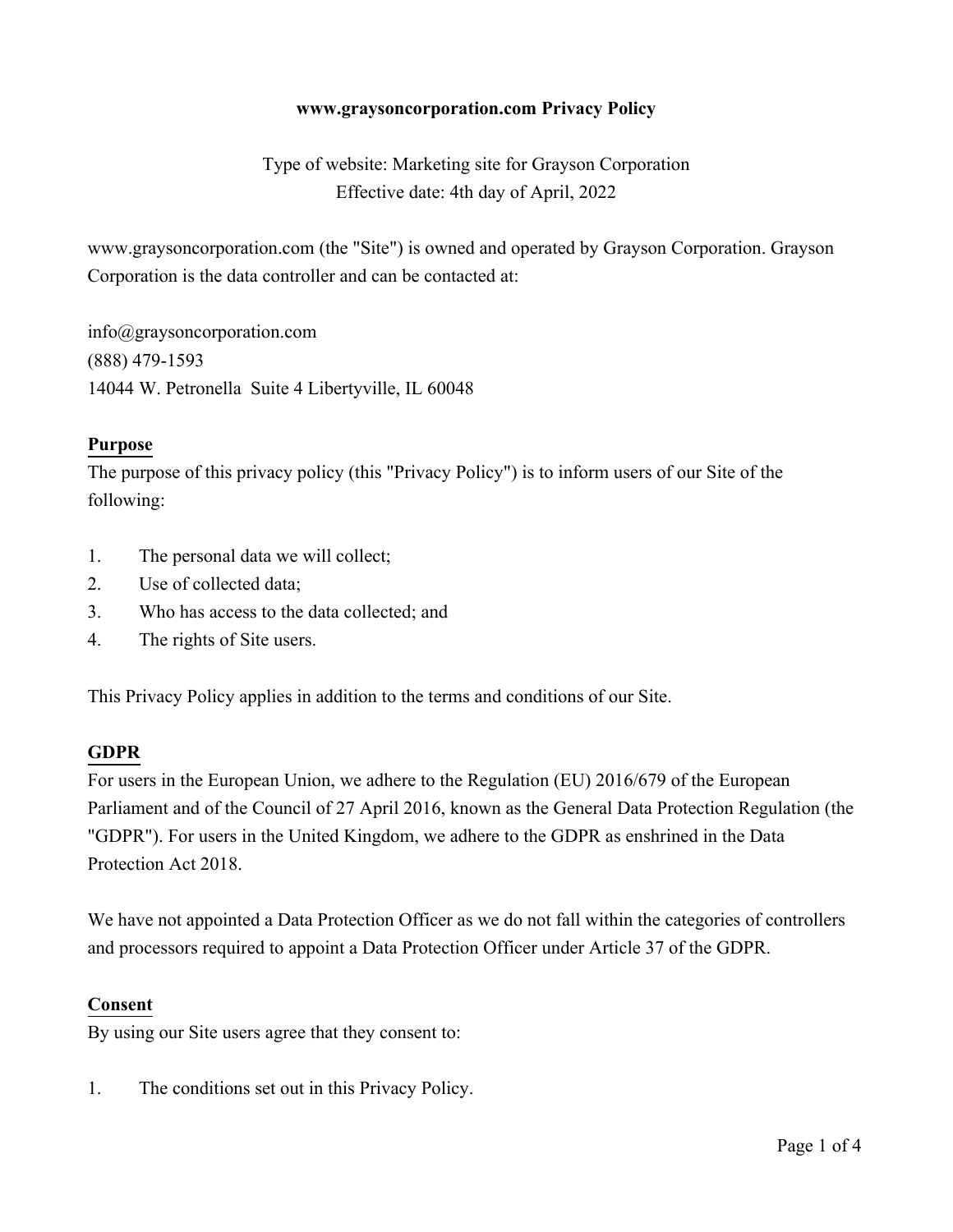When the legal basis for us processing your personal data is that you have provided your consent to that processing, you may withdraw your consent at any time. If you withdraw your consent, it will not make processing which we completed before you withdrew your consent unlawful.

You can withdraw your consent by: Email: info@graysoncorporation.com.

# **Legal Basis for Processing**

We collect and process personal data about users in the EU only when we have a legal basis for doing so under Article 6 of the GDPR.

We rely on the following legal basis to collect and process the personal data of users in the EU:

1. Users have provided their consent to the processing of their data for one or more specific purposes.

# **How We Use Personal Data**

Data collected on our Site will only be used for the purposes specified in this Privacy Policy or indicated on the relevant pages of our Site. We will not use your data beyond what we disclose in this Privacy Policy.

# **Who We Share Personal Data With**

# Employees

We may disclose user data to any member of our organization who reasonably needs access to user data to achieve the purposes set out in this Privacy Policy.

# Other Disclosures

We will not sell or share your data with other third parties, except in the following cases:

- 1. If the law requires it;
- 2. If it is required for any legal proceeding;
- 3. To prove or protect our legal rights; and
- 4. To buyers or potential buyers of this company in the event that we seek to sell the company.

If you follow hyperlinks from our Site to another Site, please note that we are not responsible for and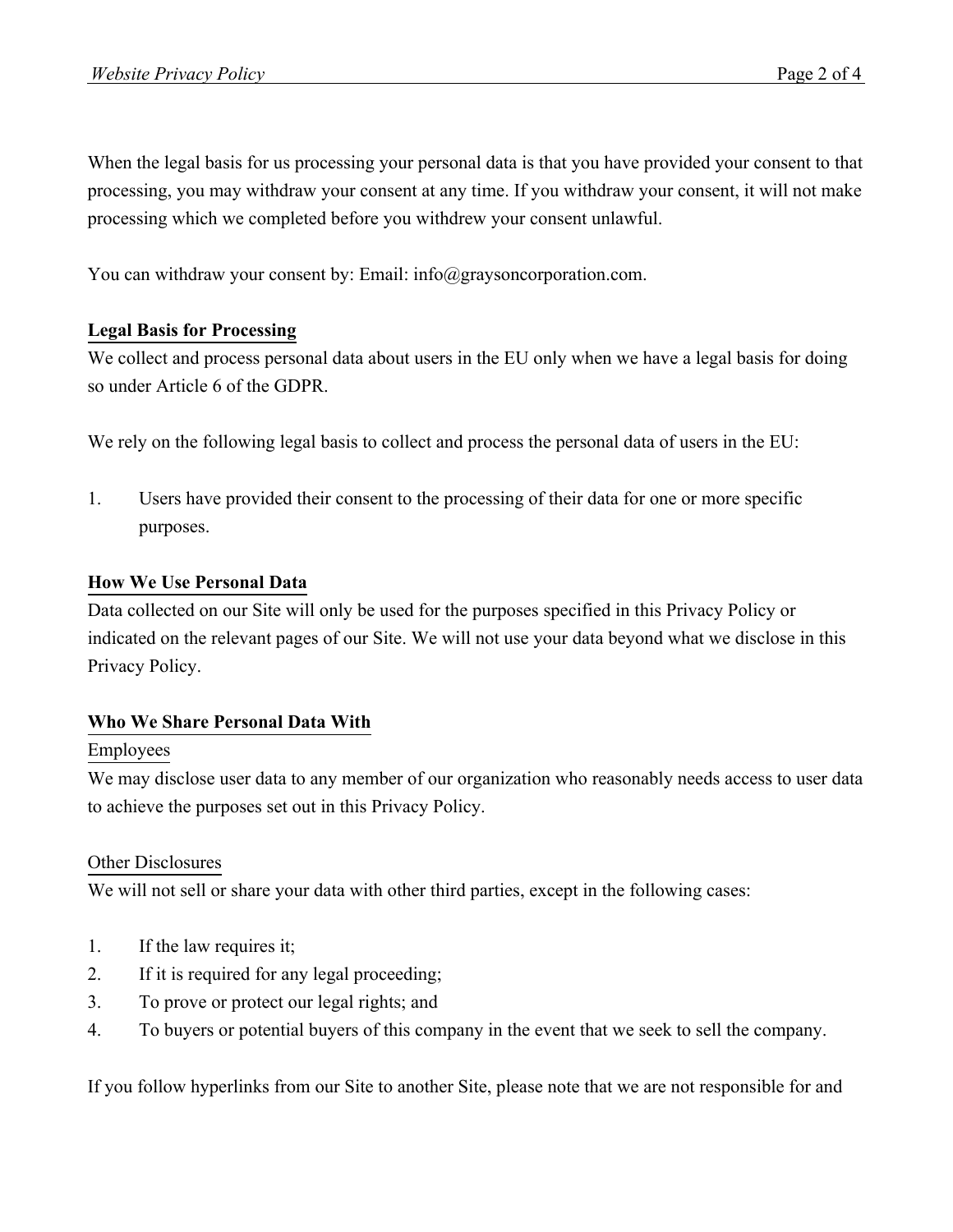have no control over their privacy policies and practices.

### **How Long We Store Personal Data**

User data will be stored until the purpose the data was collected for has been achieved.

You will be notified if your data is kept for longer than this period.

# **How We Protect Your Personal Data**

In order to protect your security, we use the strongest available browser encryption and store all of our data on servers in secure facilities. All data is only accessible to our employees. Our employees are bound by strict confidentiality agreements and a breach of this agreement would result in the employee's termination.

While we take all reasonable precautions to ensure that user data is secure and that users are protected, there always remains the risk of harm. The Internet as a whole can be insecure at times and therefore we are unable to guarantee the security of user data beyond what is reasonably practical.

# **Your Rights as a User**

Under the GDPR, you have the following rights:

- 1. Right to be informed;
- 2. Right of access;
- 3. Right to rectification;
- 4. Right to erasure;
- 5. Right to restrict processing;
- 6. Right to data portability; and
- 7. Right to object.

# **Children**

We do not knowingly collect or use personal data from children under 16 years of age. If we learn that we have collected personal data from a child under 16 years of age, the personal data will be deleted as soon as possible. If a child under 16 years of age has provided us with personal data their parent or guardian may contact our privacy officer.

# **How to Access, Modify, Delete, or Challenge the Data Collected**